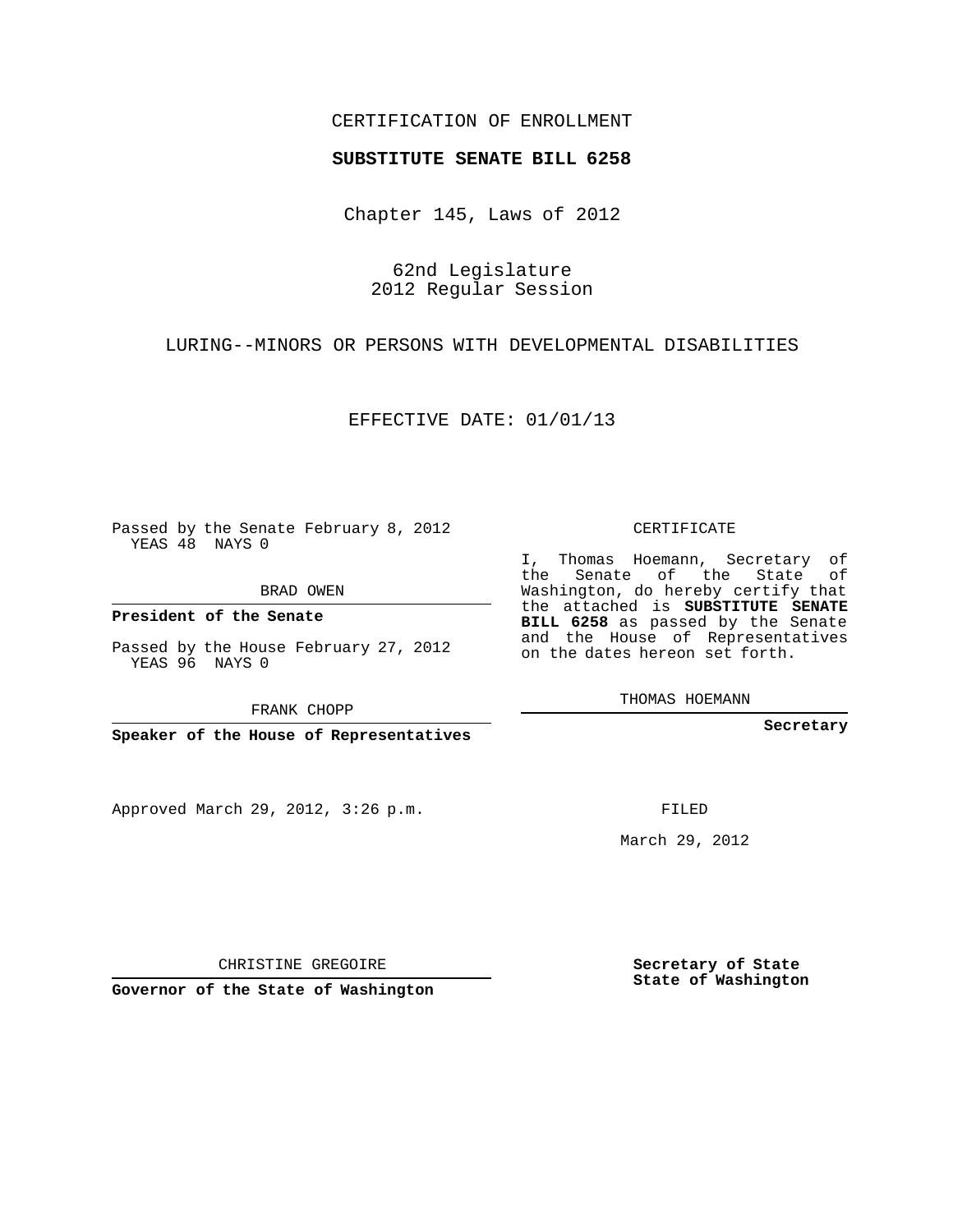## **SUBSTITUTE SENATE BILL 6258** \_\_\_\_\_\_\_\_\_\_\_\_\_\_\_\_\_\_\_\_\_\_\_\_\_\_\_\_\_\_\_\_\_\_\_\_\_\_\_\_\_\_\_\_\_

\_\_\_\_\_\_\_\_\_\_\_\_\_\_\_\_\_\_\_\_\_\_\_\_\_\_\_\_\_\_\_\_\_\_\_\_\_\_\_\_\_\_\_\_\_

Passed Legislature - 2012 Regular Session

## **State of Washington 62nd Legislature 2012 Regular Session**

**By** Senate Judiciary (originally sponsored by Senators Stevens, Carrell, Kohl-Welles, Fraser, Delvin, Regala, and Roach)

READ FIRST TIME 02/03/12.

 AN ACT Relating to unaccompanied persons; amending RCW 9A.40.090; and providing an effective date.

BE IT ENACTED BY THE LEGISLATURE OF THE STATE OF WASHINGTON:

 **Sec. 1.** RCW 9A.40.090 and 1995 c 156 s 1 are each amended to read as follows:

A person commits the crime of luring if the person:

 (1)(a) Orders, lures, or attempts to lure a minor or a person with a developmental disability into any area or structure that is obscured 9 from or inaccessible to the public, or away from any area or structure constituting a bus terminal, airport terminal, or other transportation terminal, or into a motor vehicle;

 (b) Does not have the consent of the minor's parent or guardian or 13 of the guardian of the person with a developmental disability; and

(c) Is unknown to the child or developmentally disabled person.

 (2) It is a defense to luring, which the defendant must prove by a preponderance of the evidence, that the defendant's actions were reasonable under the circumstances and the defendant did not have any intent to harm the health, safety, or welfare of the minor or the person with the developmental disability.